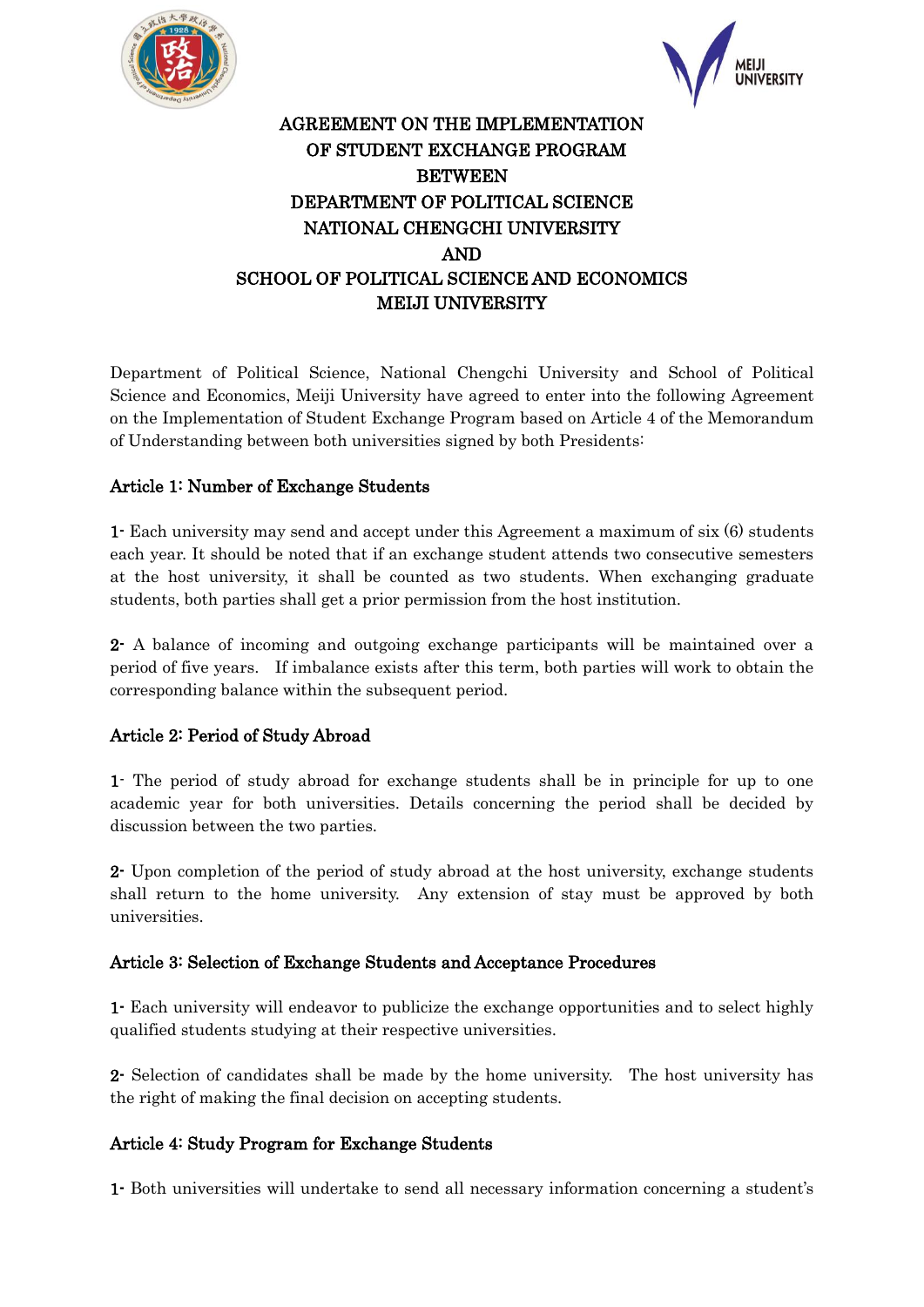study plan to the host university well in advance, and generally facilitate matters for the participating student.

2- A study plan suitable for each student shall be determined by the host university with the student's academic background and preferences taken into consideration.

3- The host university will undertake to provide appropriate academic advice, orientation, counseling and support during the program.

## Article 5: Status of Exchange Students

1- Each exchange student will enjoy the same rights and privileges enjoyed by regular students enrolled at the host university, but, they should not aim at obtaining a degree in the host university.

2- Exchange students will be subject to the rules and regulations of the host university.

## Article 6: Academic Record and Accreditation

1- The host university will undertake to provide transcripts and documentation regarding each student's academic performance during the exchange year, which shall be sent directly to the home university.

2- Any academic credit earned at the host university will be transferred back to the home university in accordance with procedures determined by the latter.

### Article 7: Financial Arrangements

1- Exchange students will pay tuition for a regular full-time course of studies at their home university.

2- Each host university shall provide a waiver of examination fees, admission fees, and tuition for exchange students.

### Article 8: Accommodation and Health Insurance etc.

1- The host university will use reasonable efforts to assist exchange students with finding suitable accommodation, but the provision of housing is not an obligation of the host university.

2- All participating students shall carry adequate health insurance required by the host university. This insurance will cover the costs of health care for the full period of the exchange.

3- The full cost of living, such as charges for room and board, full expenses for health care, and travel are the sole responsibility of the exchange student.